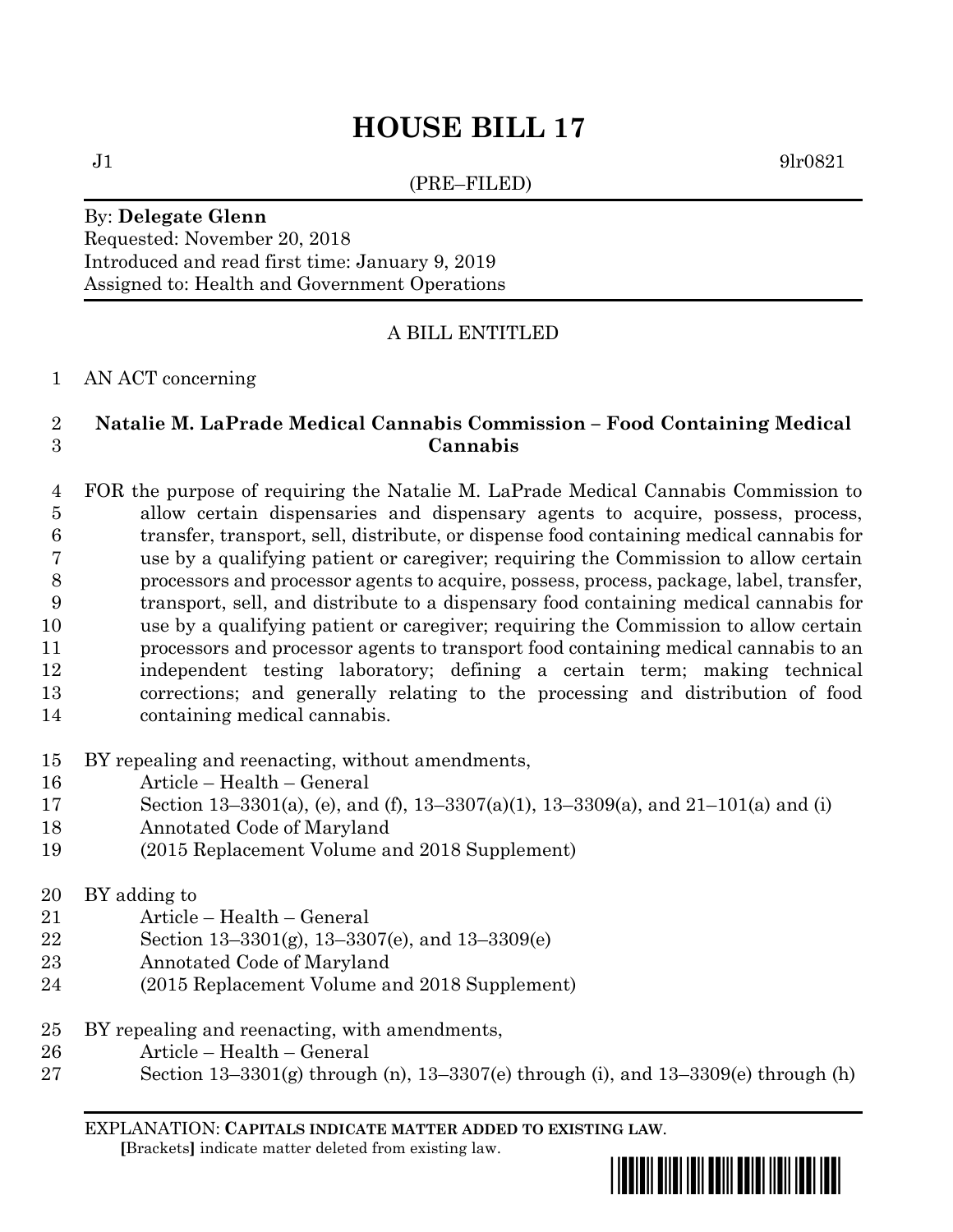|                                    | $\overline{2}$                                                                                                                                                                                                                                                                                                                                                                                                        | <b>HOUSE BILL 17</b>                                                                                                                                                    |
|------------------------------------|-----------------------------------------------------------------------------------------------------------------------------------------------------------------------------------------------------------------------------------------------------------------------------------------------------------------------------------------------------------------------------------------------------------------------|-------------------------------------------------------------------------------------------------------------------------------------------------------------------------|
| 1<br>$\overline{2}$                |                                                                                                                                                                                                                                                                                                                                                                                                                       | Annotated Code of Maryland<br>(2015 Replacement Volume and 2018 Supplement)                                                                                             |
| $\boldsymbol{3}$<br>$\overline{4}$ |                                                                                                                                                                                                                                                                                                                                                                                                                       | SECTION 1. BE IT ENACTED BY THE GENERAL ASSEMBLY OF MARYLAND,<br>That the Laws of Maryland read as follows:                                                             |
| $\bf 5$                            |                                                                                                                                                                                                                                                                                                                                                                                                                       | Article - Health - General                                                                                                                                              |
| 6                                  | $13 - 3301.$                                                                                                                                                                                                                                                                                                                                                                                                          |                                                                                                                                                                         |
| 7                                  | (a)                                                                                                                                                                                                                                                                                                                                                                                                                   | In this subtitle the following words have the meanings indicated.                                                                                                       |
| 8<br>9<br>10<br>11<br>12           | "Dispensary" means an entity licensed under this subtitle that acquires,<br>(e)<br>possesses, processes, transfers, transports, sells, distributes, dispenses, or administers<br>cannabis, products containing cannabis, related supplies, related products containing<br>cannabis including food, tinctures, aerosols, oils, or ointments, or educational materials for<br>use by a qualifying patient or caregiver. |                                                                                                                                                                         |
| 13<br>14                           | (f)                                                                                                                                                                                                                                                                                                                                                                                                                   | "Dispensary agent" means an owner, a member, an employee, a volunteer, an<br>officer, or a director of a dispensary.                                                    |
| 15                                 | (G)                                                                                                                                                                                                                                                                                                                                                                                                                   | "FOOD" HAS THE MEANING STATED IN § 21-101 OF THIS ARTICLE.                                                                                                              |
| 16                                 |                                                                                                                                                                                                                                                                                                                                                                                                                       |                                                                                                                                                                         |
| 17                                 | [(g)] (H)                                                                                                                                                                                                                                                                                                                                                                                                             | "Fund" means the Natalie M. LaPrade Medical Cannabis Commission<br>Fund established under $\S$ 13–3303 of this subtitle.                                                |
| 18                                 | $[(h)]$ $(I)$                                                                                                                                                                                                                                                                                                                                                                                                         | "Grower" means an entity licensed under this subtitle that:                                                                                                             |
| 19                                 | (1)                                                                                                                                                                                                                                                                                                                                                                                                                   | Cultivates or packages medical cannabis; and                                                                                                                            |
| 20<br>21                           | (2)                                                                                                                                                                                                                                                                                                                                                                                                                   | Is authorized by the Commission to provide cannabis to a processor,<br>dispensary, or independent testing laboratory.                                                   |
| 22<br>$23\,$<br>24                 | $(i)$ $(J)$<br>containing cannabis.                                                                                                                                                                                                                                                                                                                                                                                   | "Independent testing laboratory" means a facility, an entity, or a site<br>that offers or performs tests related to the inspection and testing of cannabis and products |
| 25<br>26                           | $\left[\text{(j)}\right]$ (K)                                                                                                                                                                                                                                                                                                                                                                                         | "Medical cannabis grower agent" means an owner, an employee, a<br>volunteer, an officer, or a director of a grower.                                                     |
| $27\,$                             | $(k)$ $(L)$                                                                                                                                                                                                                                                                                                                                                                                                           | "Processor" means an entity that:                                                                                                                                       |
| 28                                 | (1)                                                                                                                                                                                                                                                                                                                                                                                                                   | Transforms medical cannabis into another product or extract; and                                                                                                        |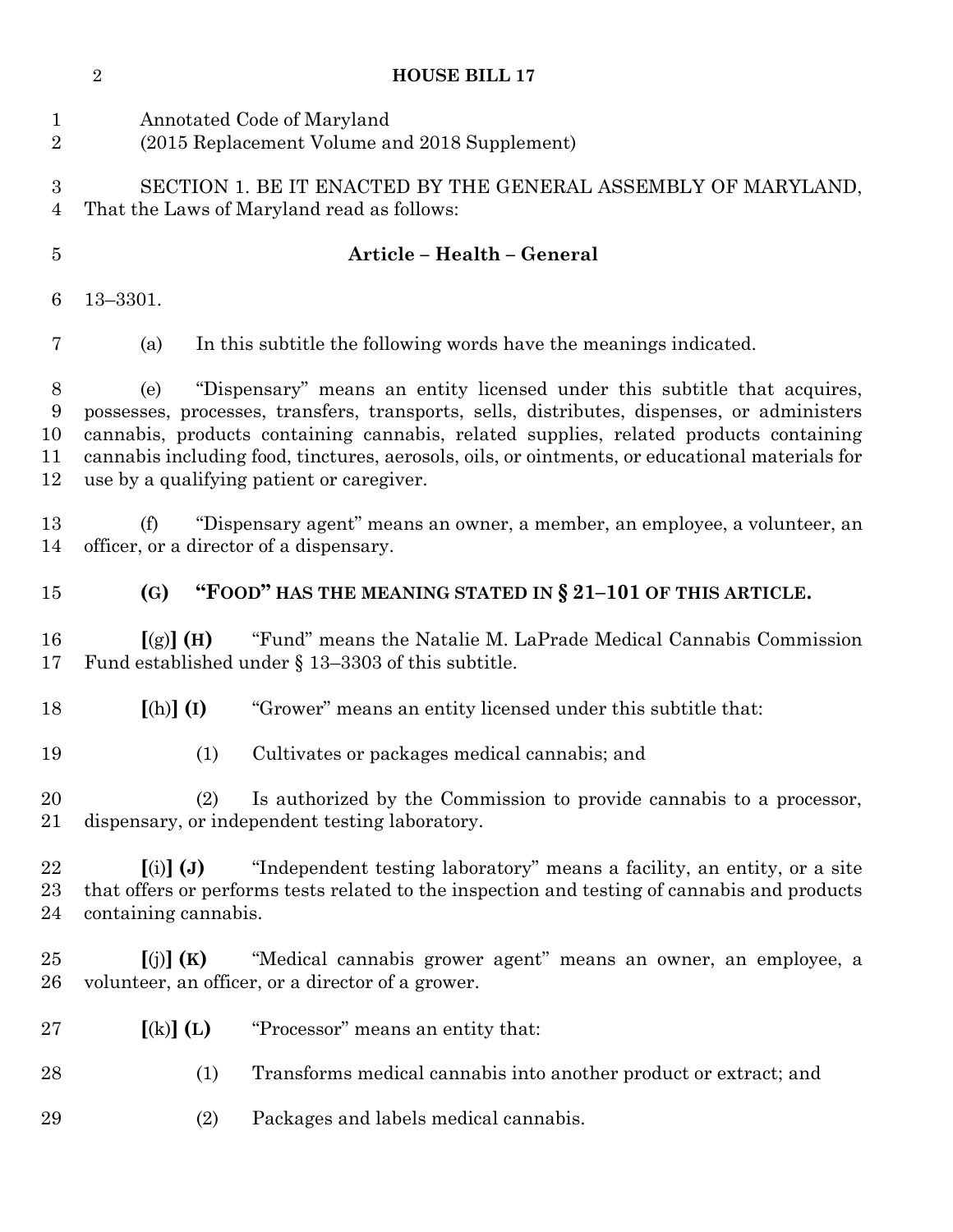#### **HOUSE BILL 17** 3

 **[**(l)**] (M)** "Processor agent" means an owner, a member, an employee, a volunteer, an officer, or a director of a processor. **[**(m)**] (N)** "Qualifying patient" means an individual who: (1) Has been provided with a written certification by a certifying provider in accordance with a bona fide provider–patient relationship; and (2) If under the age of 18 years, has a caregiver. **[**(n)**] (O)** "Written certification" means a certification that: (1) Is issued by a certifying provider to a qualifying patient with whom the provider has a bona fide provider–patient relationship; and (2) Includes a written statement certifying that, in the provider's professional opinion, after having completed an assessment of the patient's medical history and current medical condition, the patient has a condition: (i) That meets the inclusion criteria and does not meet the exclusion criteria of the certifying provider's application; and (ii) For which the potential benefits of the medical use of cannabis would likely outweigh the health risks for the patient; and (3) May include a written statement certifying that, in the provider's professional opinion, a 30–day supply of medical cannabis would be inadequate to meet the medical needs of the qualifying patient. 13–3307. (a) (1) A dispensary shall be licensed by the Commission. **(E) THE COMMISSION SHALL ALLOW A DISPENSARY LICENSED UNDER THIS SECTION OR A DISPENSARY AGENT REGISTERED UNDER § 13–3308 OF THIS SUBTITLE TO ACQUIRE, POSSESS, PROCESS, TRANSFER, TRANSPORT, SELL, DISTRIBUTE, OR DISPENSE FOOD CONTAINING MEDICAL CANNABIS FOR USE BY A QUALIFYING PATIENT OR A CAREGIVER. [**(e)**] (F)** A dispensary licensed under this section or a dispensary agent registered under § 13–3308 of this subtitle may not be penalized or arrested under State law for acquiring, possessing, processing, transferring, transporting, selling, distributing, or dispensing **MEDICAL** cannabis, products containing **MEDICAL** cannabis, related

**[**(f)**] (G)** The Commission shall establish requirements for security and product

supplies, or educational materials for use by a qualifying patient or a caregiver.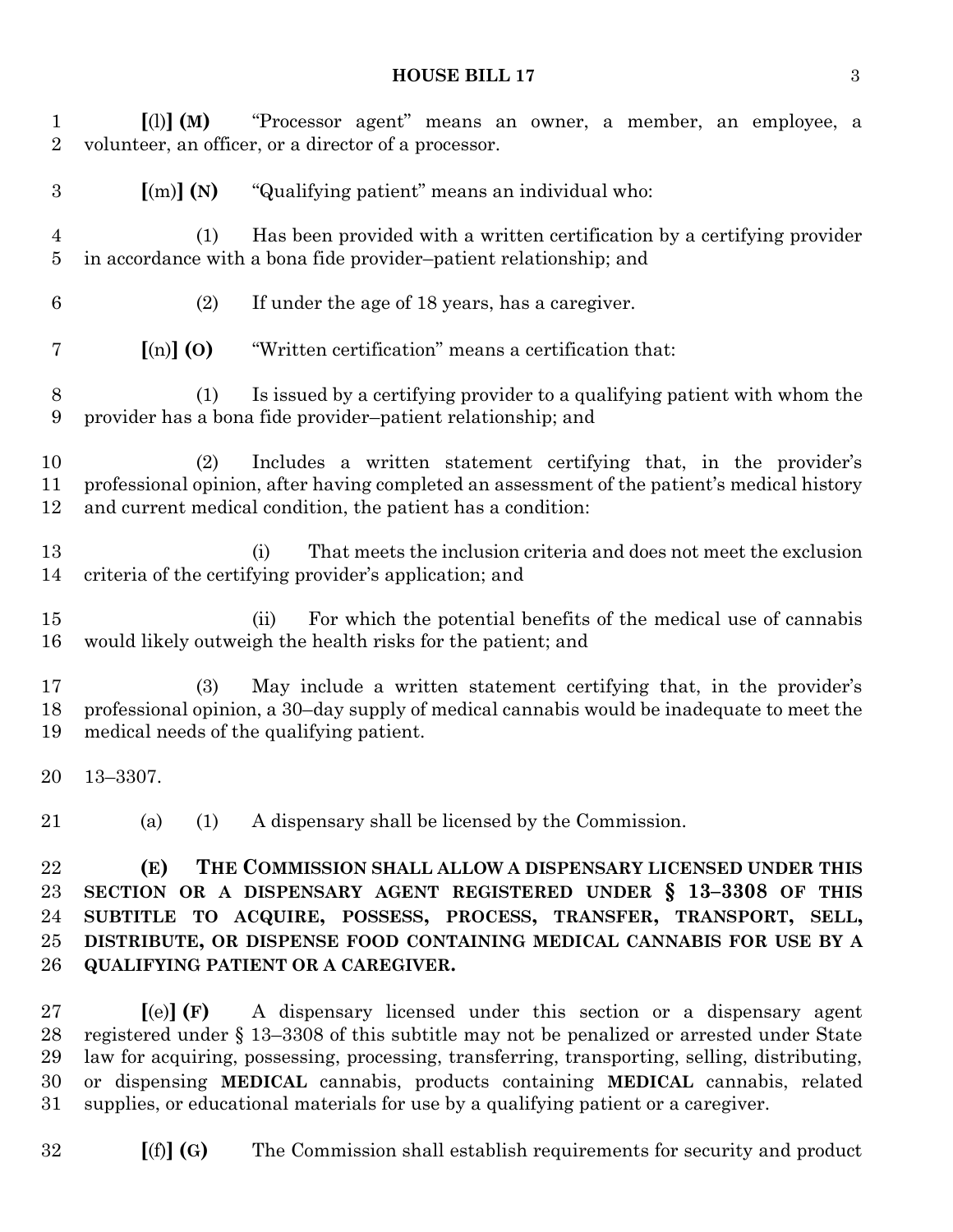| $\mathbf 1$<br>$\overline{2}$      | handling procedures that a dispensary must meet to obtain a license under this section,<br>including a requirement for a product-tracking system.                                                      |
|------------------------------------|--------------------------------------------------------------------------------------------------------------------------------------------------------------------------------------------------------|
| $\boldsymbol{3}$<br>$\overline{4}$ | The Commission may inspect a dispensary licensed under this section<br>$[(g)]$ (H)<br>to ensure compliance with this subtitle.                                                                         |
| $\overline{5}$<br>$\boldsymbol{6}$ | The Commission may impose penalties or rescind the license of a<br>$[(h)]$ (I)<br>dispensary that does not meet the standards for licensure set by the Commission.                                     |
| 7<br>8                             | $(i)$ $(j)$<br>Each dispensary licensed under this section shall submit to the<br>(1)<br>Commission a quarterly report.                                                                                |
| 9                                  | (2)<br>The quarterly report shall include:                                                                                                                                                             |
| 10                                 | (i)<br>The number of patients served;                                                                                                                                                                  |
| 11                                 | The county of residence of each patient served;<br>(ii)                                                                                                                                                |
| 12<br>13                           | medical condition for which medical cannabis<br>The<br>(iii)<br>was<br>recommended;                                                                                                                    |
| 14                                 | The type and amount of medical cannabis dispensed; and<br>(iv)                                                                                                                                         |
| 15<br>16                           | If available, a summary of clinical outcomes, including adverse<br>(v)<br>events and any cases of suspected diversion.                                                                                 |
| 17<br>18                           | The quarterly report may not include any personal information that<br>(3)<br>identifies a patient.                                                                                                     |
| 19                                 | $13 - 3309.$                                                                                                                                                                                           |
| 20                                 | A processor shall be licensed by the Commission.<br>(a)                                                                                                                                                |
| 21<br>22<br>23                     | THE COMMISSION SHALL ALLOW A PROCESSOR LICENSED UNDER THIS<br>(E)<br>SECTION OR A PROCESSOR AGENT REGISTERED UNDER § 13-3310 OF THIS SUBTITLE<br>TO:                                                   |
| 24<br>25<br>26                     | (1)<br>ACQUIRE, POSSESS, PROCESS, PACKAGE, LABEL, TRANSFER,<br>TRANSPORT, SELL, AND DISTRIBUTE TO A DISPENSARY FOOD CONTAINING MEDICAL<br>CANNABIS FOR USE BY A QUALIFYING PATIENT OR A CAREGIVER; AND |
| 27<br>28                           | (2)<br>TRANSPORT FOOD CONTAINING MEDICAL CANNABIS TO AN<br>INDEPENDENT TESTING LABORATORY.                                                                                                             |
| 29                                 | [(e)](F)<br>A processor licensed under this section or a processor agent registered                                                                                                                    |

under § 13–3310 of this subtitle may not be penalized or arrested under State law for:

## **HOUSE BILL 17**